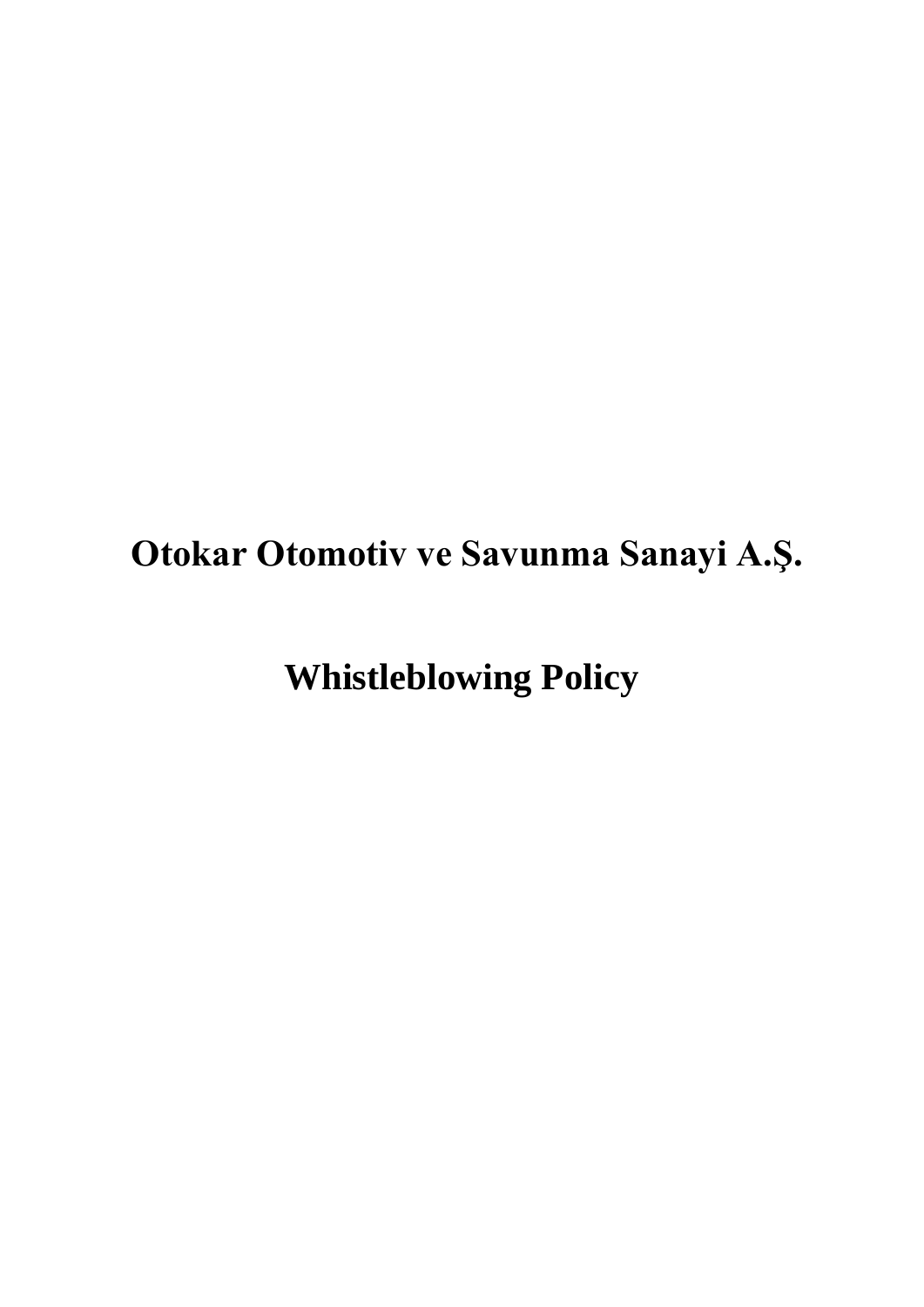# **CONTENTS**

| $1_{-}$ |      |  |  |  |  |
|---------|------|--|--|--|--|
| 2.      |      |  |  |  |  |
| 3.      |      |  |  |  |  |
| 4.      |      |  |  |  |  |
|         | 4.1. |  |  |  |  |
|         | 4.2. |  |  |  |  |
|         | 4.3. |  |  |  |  |
|         | 4.4. |  |  |  |  |
|         | 4.5. |  |  |  |  |
|         | 4.6. |  |  |  |  |
|         | 4.7. |  |  |  |  |
| 5.      |      |  |  |  |  |
|         | 6.   |  |  |  |  |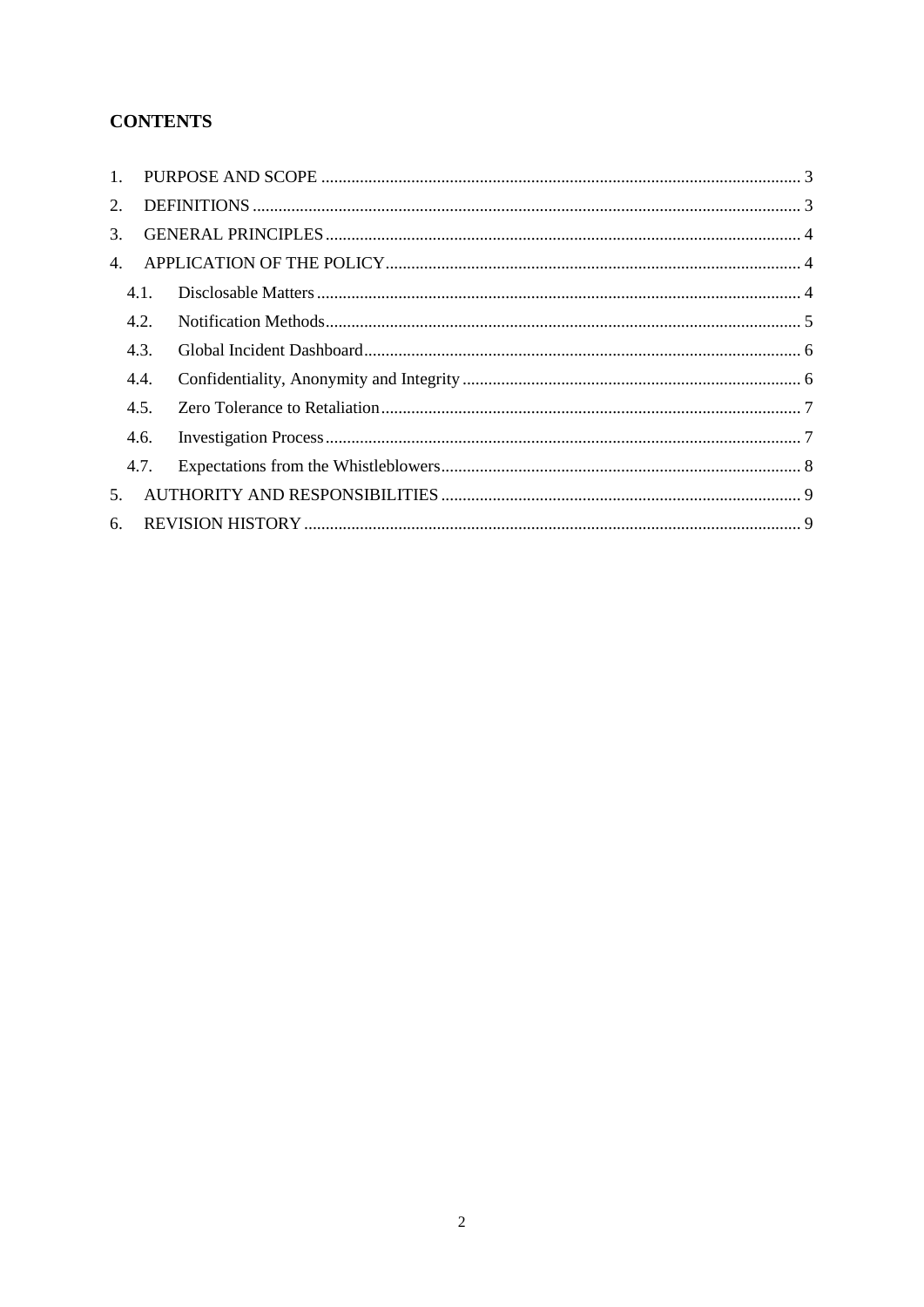## <span id="page-2-0"></span>**1. PURPOSE AND SCOPE**

The purpose of this Whistleblowing Policy ("the **Policy**") is to encourage employees and all stakeholders of Otokar Otomotiv ve Savunma Sanayi A.Ş. ("**Otokar**" or the "**Company**"), to report any activity considered or suspected to be illegal or a misconduct, which therefore constitutes a violation of the applicable legislation and/or Koç Group and Otokar Code of Ethics and relevant policies. It also aims to clearly and explicitly state how the employees who in good faith made a notification are protected against any retaliation.

All employees and directors of Otokar shall comply with this Policy, which is an integral part of the Koç Group and Otokar Code of Ethics.

#### <span id="page-2-1"></span>**2. DEFINITIONS**

"**Authorized Person(s)**" mean the terms defined in Article 4.3.

"**Business Partners**" includes supplier, distributor, authorized service providers, all kinds of representatives, contractors and consultants acting for and on behalf of the Company.

"**Dashboard**" means the term defined in Article 4.3.

"**Dashboard Users**" means the term defined in Article 4.3.

"**Disclosable Matter(s)**", mean the term defined in Article 4.1.

"**Disciplinary Penalty**" refers to the type of punishment imposed for breach of employment contract, and/or a behavior that constitutes a violation of applicable legislation and/or a breach of Koç Group and/or Otokar Code of Ethics, related policies, procedures, guidelines, circular notes, and all applicable regulations.<sup>1</sup>

"**HR**" means Otokar Human Resources Department.

"**Investigation**" refers to the conduct of a scrutiny over ascertaining facts where detailed or attentive examination is performed for related actions and behaviors to ascertain the accuracy.

"**Koç Group**" means Koç Holding A.Ş., companies which are controlled directly or indirectly, jointly or individually by Koç Holding A.Ş. and the joint venture companies listed in its latest consolidated financial report.

"**Line Manager**" means the primary manager with whom the employee is directly affiliated.

"**Notification**" means sharing observations and concerns about actions which are suspected to violate laws, internal arrangements such as Koç Group and Otokar Code of Ethics, relevant internal policies, procedures, and regulations according to this Policy.

"**Otokar**" means Otokar Otomotiv ve Savunma Sanayi A.Ş., companies which are controlled directly or indirectly, jointly or individually by Otokar and the joint venture companies listed in its latest consolidated financial report.

1

<sup>&</sup>lt;sup>1</sup> See Otokar Disciplinary Policy for details.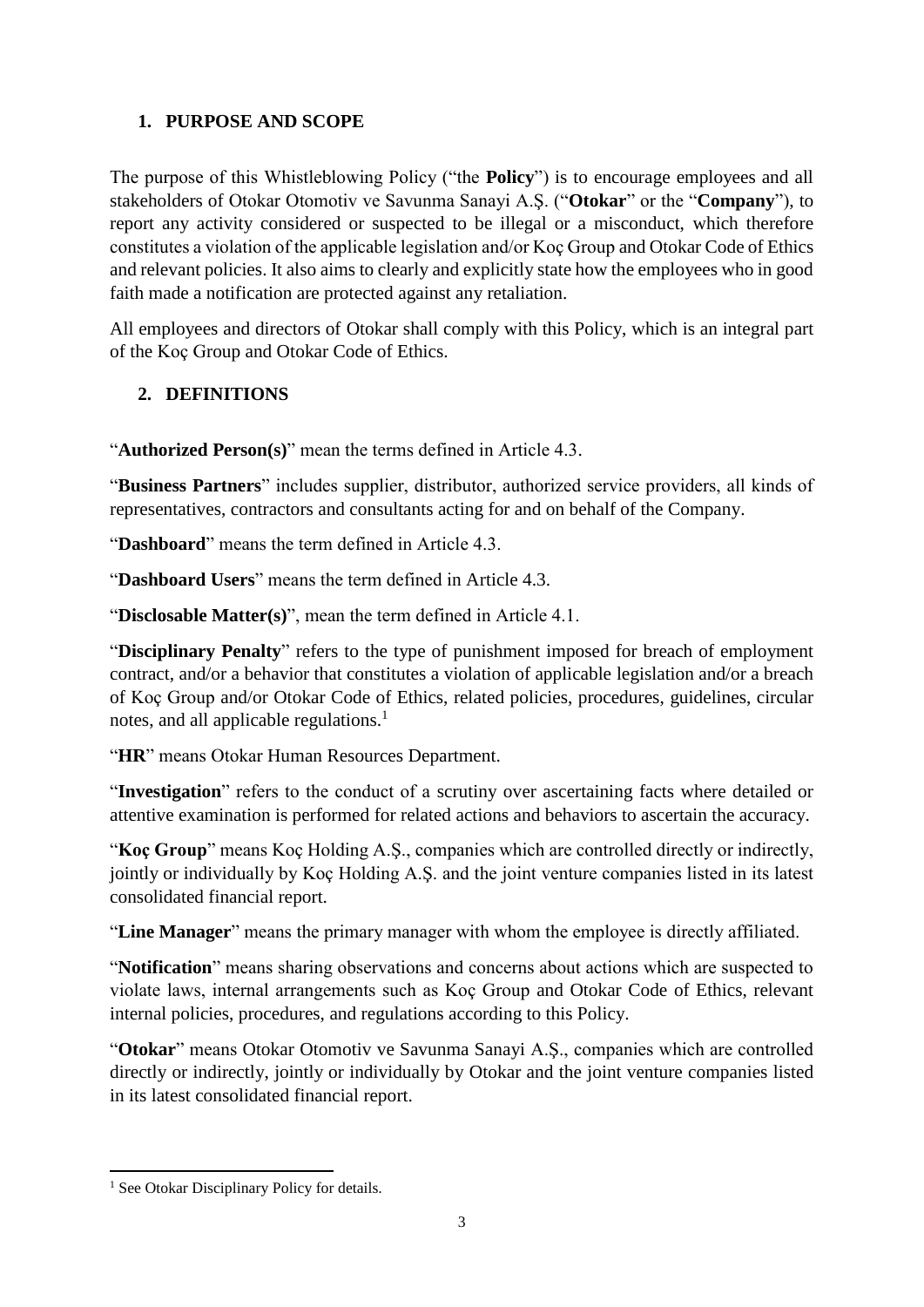"**Retaliation**" means any negative action against the employee based on his/her notification, including but not limited to demotion, disciplinary action, firing, salary reduction, job or shift reassignment as a punishment.

"**Whistleblower**" means the person who reports notification. This definition covers persons who are or have been employed at the Otokar, Otokar clients, Business Partners and all other stakeholders.

# <span id="page-3-0"></span>**3. GENERAL PRINCIPLES**

Otokar attributes great importance to be fully compliant with applicable legislation, performs its activities with integrity and according to the highest ethical standards, and supports "open communication" and "accountability" culture to prevent unethical or illegal actions.

Therefore, Otokar encourages its employees who witnesses an illegal or unethical activity performed by an Otokar employee or a Business Partner directly or indirectly, or who gain information about such a situation through legal channels, or who suspect such a situation to express their concerns, and encourages their stakeholders to act in this manner.

Otokar carefully assesses all reported notifications, and aims to investigate alleged violations as explained below. In this regard, all investigations are conducted as soon as possible after the notification is received by considering the results of the pre-assessment.

## <span id="page-3-1"></span>**4. APPLICATION OF THE POLICY**

## **4.1. Disclosable Matters**

<span id="page-3-2"></span>Any illegal or unethical behavior or activity which are listed under the headings below (*including but not limited to them*), and which occurred in the past, may be occurring at the time of notification or is expected to occur in the future may be the subject of Whistleblowing<sup>2</sup>.

i. Unfair practices against employees:

Otokar provides a safe, peaceful and professional working environment for its employees. Therefore, any action against Otokar employees which contradict with the regulations, Koç Group and Otokar Code of Ethics or relevant policies and safe and peaceful work environment, is not tolerated.

#### ii. Acts against the interest of the Company:

While performing their duties, Otokar employees act according to our fundamental values and Koç Group and Otokar Code of Ethics, and avoid behaviors and activities that may cause material and/or moral harm to the Otokar. This can only be achieved when all employees internalize and maintain integrity, honesty, responsibility, trust and respect, which are Koç Group's fundamental values. Therefore, any action by Otokar employees that violates our fundamental values shall not be tolerated, regardless of the employee's seniority or roles.

 $\overline{a}$ <sup>2</sup> Customer complaints about the products and services of Otokar are not covered by this Policy if they are not a Disclosable Matter at the same time.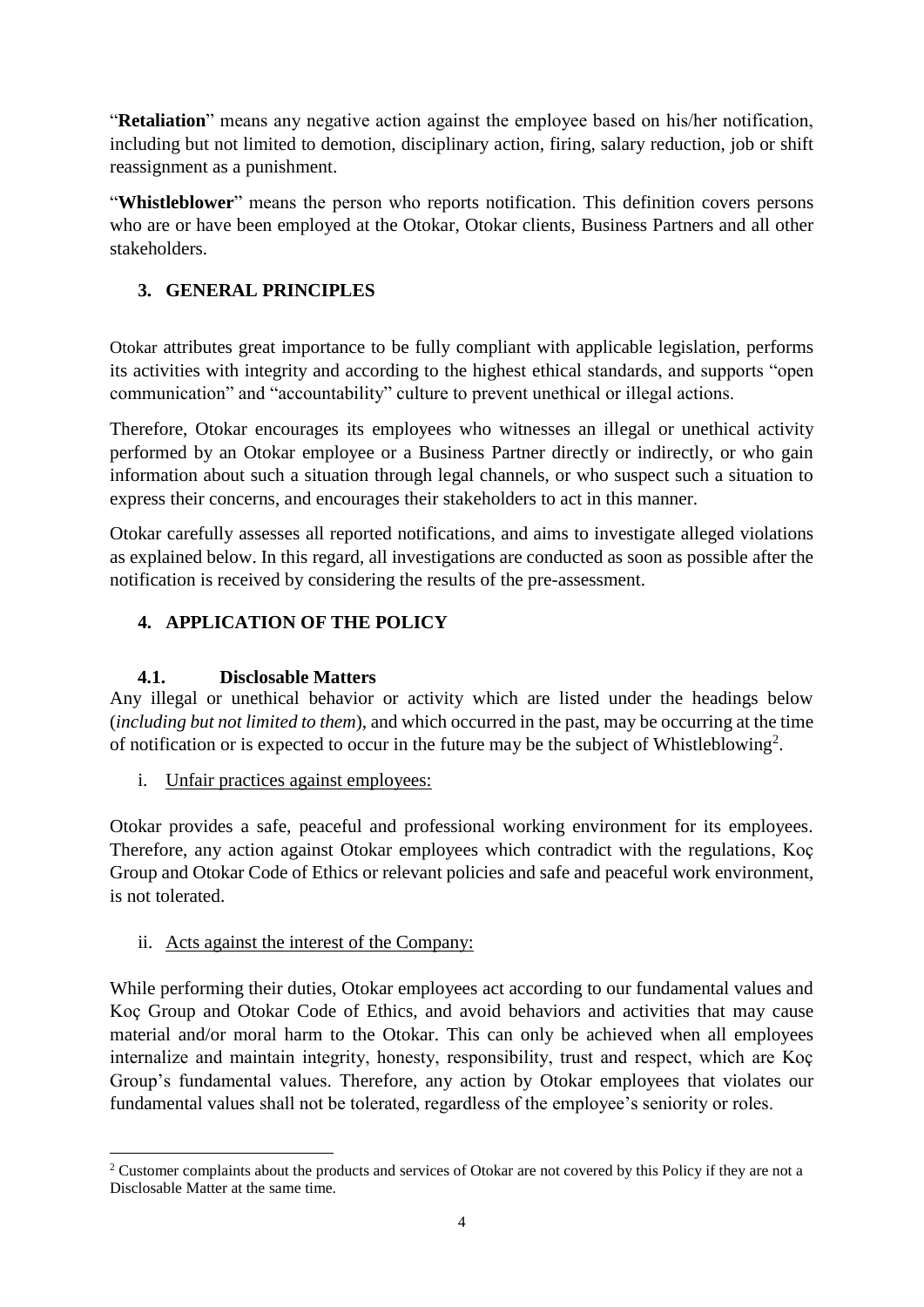#### iii. Noncompliant actions of Business Partners:

Otokar monitors and evaluates the risks associated with its Business Partners in order to ensure compliance with the principles outlined Koç Group and Otokar Code of Ethics and related policies, in particular Otokar Supply Chain Compliance Policy. We do not tolerate any behavior by our Business Partners that violate our *Code of Ethics* and related policies.

iv. Regulatory breaches:

Otokar complies with the regulations in every country where it operates, and in cases where such regulations are unclear, encourages to consult experts to collect information, and expects its employees to act according to the Koç Group and Otokar Code of Ethics. The violation of local and or international laws including but not limited to sanctions and export controls, antibribery and corruption activities, prevention of laundering proceeds of crime and financing terrorism, protection of competition and personal data, and capital market law is not tolerated.

Each of the matters explained in paragraphs (i), (ii), (iii) and (iv) above shall be referred to as "**Disclosable Matter**" alone and as "**Disclosable Matters**" together.

## **4.2. Notification Methods**

<span id="page-4-0"></span>Koç Group Ethics Hotline, which Otokar is a part of, operated by independent service providers 7 days a week and 24 hours a day, is the main reporting method to report a Disclosable Matter.

Koç Group Ethics Hotline can be reached by:

- Calling a national and free telephone number; $3$
- A web-based reporting system via [www.koc.com.tr](https://secure.ethicspoint.eu/domain/media/en/gui/108227/index.html)

In addition to the channels above, Whistleblowers can use the alternative methods below to raise their concerns:

- He/She may reach out to his/her Line Manager or supervisor if he/she is an employee of Otokar at the time complaint.
- He/She may communicate his/her concern to the Internal Audit Department or the Legal and Compliance Department which is in charge of compliance in the Otokar. In addition, they may send an e-mail to <uyum@otokar.com.tr> or they may make a notification using the "denouncement/notice of malfeasance" option via [https://www.otokar.com.tr/contact/contact-form.](https://www.otokar.com.tr/contact/contact-form) 4

If an employee, manager, executive or director (including the members of the Board of Directors) becomes aware of a Disclosable Matters directly, and/or if someone else informs him/her about a Disclosable Matter, he/she is expected to report the situation to Otokar Internal Audit Department, or to Otokar Legal and Compliance Department in case of private law violations to ensure that the report is processed according to this Policy, and all information is consolidated as soon as possible.

**<sup>.</sup>** <sup>3</sup> Please refer to "koc.com.tr/hotline" for telephone numbers, covered countries and service languages.

<sup>4</sup> If a Report is sent to the Internal Audit Department or Legal and Compliance Department or in case of using the contact form on Otokar's website, it must be ensured that the notifications are recorded in Global Incident Dashboard.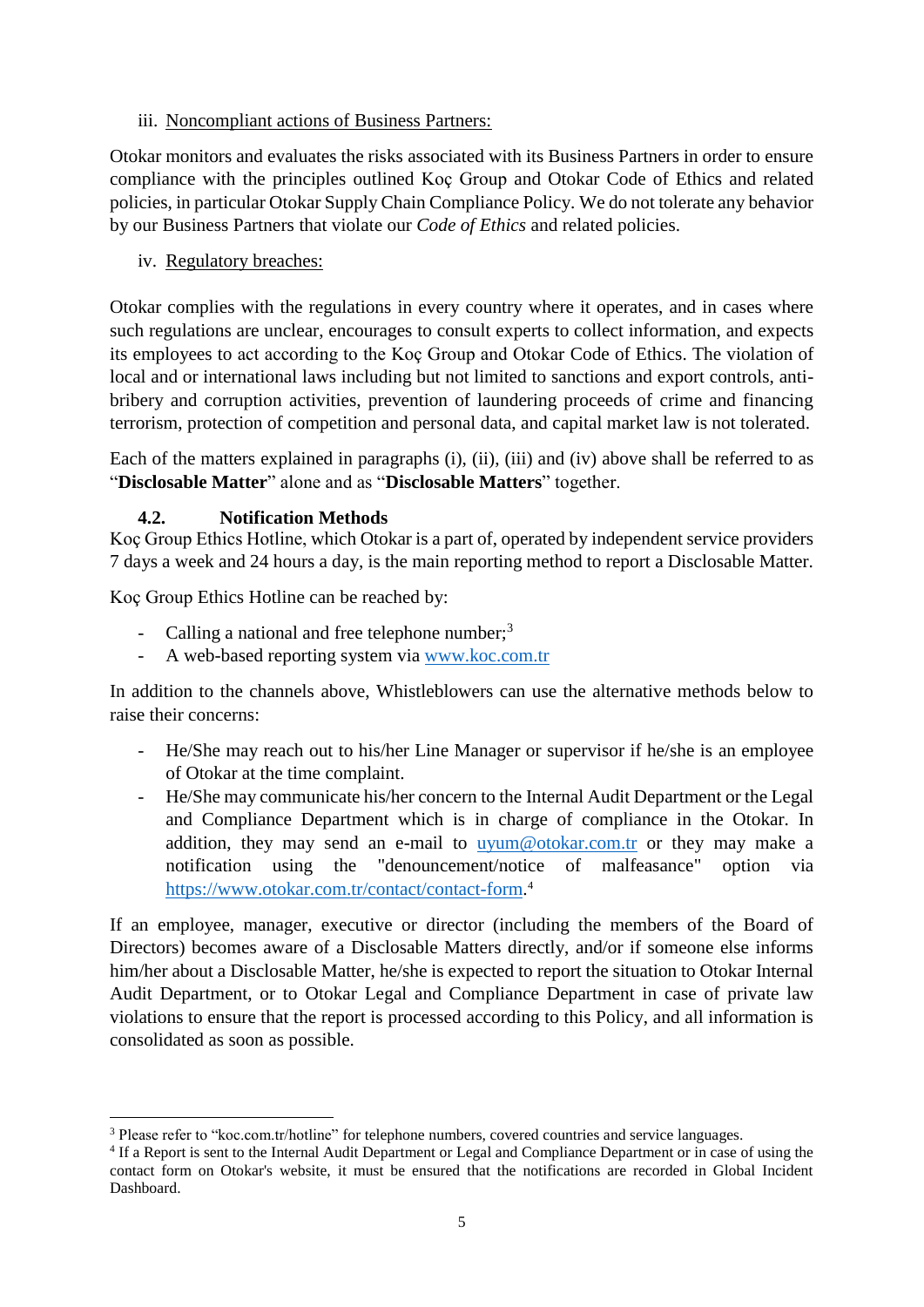## **4.3. Global Incident Dashboard**

<span id="page-5-0"></span>Regardless of the Notification method used, all Reports are consolidated at the Global Incident Dashboard ("**Dashboard**") by the Dashboard Users (*defined below*). The data in the Global Report Tracking System reported by whistleblower cannot be changed or deleted by the Dashboard Users. Dashboard Users can study, arrange and/or monitor these reports. Moreover, the Dashboard automatically consolidates the reports by using the information below, and prepares it for pre-assessment:

- Notification date and time,
- Whistleblower information (*if available)*,
- Company name, location, department and name of the employee who is the subject of the Report,
- Incident date, time and area,
- Detailed explanation provided by the Whistleblower.

To ensure confidentiality, and protect the Whistleblowers, access to the Dashboard is provided only to authorized personnel working at the Internal Audit Department and Legal and Compliance Department ("**Dashboard User**") except for the cases specifically regulated in the Koç Group Disclosure Policy<sup>5</sup>. Dashboard Users perform an independent duty, and the reports must be examined by persons who would not lead to conflict of interest.

Otokar Legal and Compliance Department shall periodically analyze the data (e.g. the type and frequency of the incidents, the departments which are regularly reported, etc.) in the Dashboard and work with the relevant departments to ensure that necessary action is taken to address the relevant compliance risks and improve compliance deficiencies.

Legal and Compliance Department report the procedures carried out and the activities performed in this scope including the disciplinary board decisions to Otokar's top management and Koç Holding Legal and Compliance Department every six (6) months.

## **4.4. Confidentiality, Anonymity and Integrity**

<span id="page-5-1"></span>Otokar respects Whistleblower's preference to remain anonymous. In this scope, any information reported through Koç Group Ethics Hotline and other alternative channels are kept confidential to the extent permitted by the laws.<sup>6</sup>

Accordingly, to the extent permitted by laws, the details of a Notification and all other information gathered during an Investigation shall be shared with persons who are authorized to (i) investigate, (ii) evaluate the subject, and (iii) take action if his/her name is not mentioned in the notification. For the avoidance of doubt, any person whose name is mentioned in a Notification, shall not be authorized to have access or be involved in the assessment or Investigation process.

Confidentiality of the investigation is essential, and the department conducting the investigation is not obligated to give information about the process and result of the investigation to the Whistleblowers.

All individuals who provide information during an Investigation also have an obligation to keep the information they provided or any information they may learn during the Investigation.

 $\overline{a}$ 

<sup>&</sup>lt;sup>5</sup> Click for **Koç Group Whistleblowing Policy**.

<sup>&</sup>lt;sup>6</sup> See "4.2 Whistleblowing Methods" for alternative whistleblowing channels.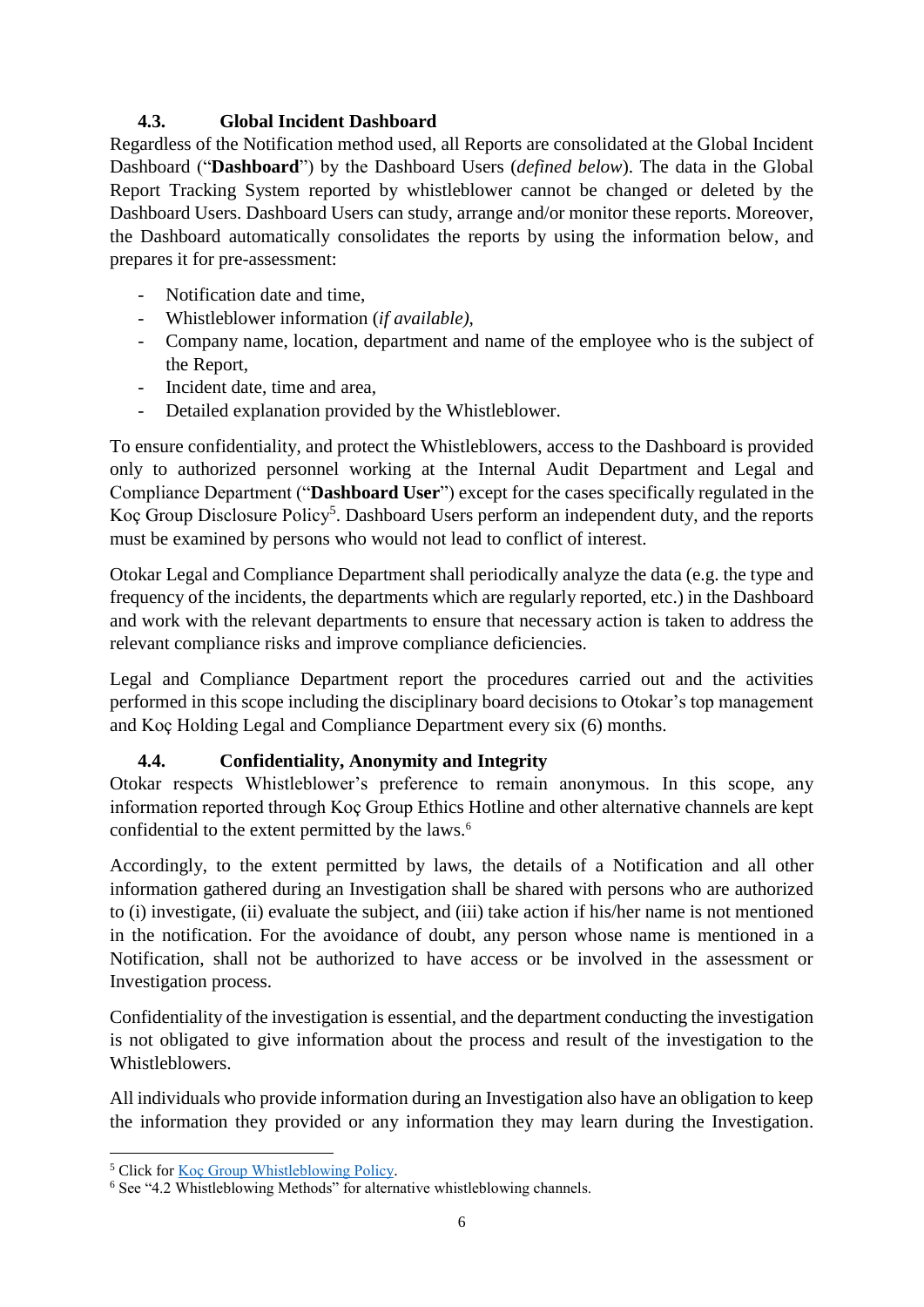Likewise, it is obliged to protect and respect the existence of the Investigation, its confidentiality, and individuals involved in the process.

A Whistleblower has the following options while reporting an incident:

- i. Not share his/her name and contact information to remain anonymous,
- ii. Share his/her name and contact information, and allow the notification of this information only to the authorized persons. (*In this case, the relevant authorized employees can contact the Whistleblower directly to request any information that is needed during an Investigation.)*

## **4.5. Zero Tolerance to Retaliation**

<span id="page-6-0"></span>Otokar encourages individuals to easily report their concerns and supports them. It is crucial that an employee who submits a Notification should feel comfortable and safe and should not worry that their professional life will be adversely effected as long as he/she acts honestly and in good faith. Therefore, the employment contract of an employee who reports an incident without remaining anonymous cannot be terminated with or without cause, he/she cannot be suspended, dismissed, forced to take paid or unpaid leave, or his position cannot be changed, or a similar action cannot be taken. Otokar does not tolerate any Retaliation to Whistleblower under any circumstances. Retaliations are considered an explicit violation of this Policy and are subject to Disciplinary Penalty.<sup>7</sup>

Otokar protects the Whistleblowers even if accuracy of the incident could not be proved by an Investigation, so long as the Notification is made in good faith, with reasonable grounds and without an intent to victimize or create disadvantages to others or gain a personal advantage. However, those who deliberately make false Notifications may be subject to Disciplinary Penalties. Therefore, it is extremely important that the Notifications are based on observations and can be proved, if possible.

# **4.6. Investigation Process**

<span id="page-6-1"></span>All reports communicated through the Hotline and other alternative channels are evaluated by the employees of Otokar's Internal Audit Department and Legal and Compliance Department who are the Dashboard Users. The purpose of the evaluation is to verify the Notification's subject and determine whether the information provided is reliable.

As set out in the Koç Group Whistleblowing Policy, the relevant issue based on the preassessment; Otokar's Dashboard User shall be authorized to investigate the subject in depth, in other words, to decide whether an Investigation should be started or the case should be closed. If there is a need to conduct an Investigation, then Otokar conducts the investigation in line with its internal procedures. If the relevant issue is not within Otokar's jurisdiction, then the Koç Group Whistleblowing Policy is followed.

In this process, information which the Whistleblower has obtained through illegal methods (*if any*) shall not be taken into consideration during the Investigation.

If the Investigation is being conducted by the authorized functions at the Otokar, the Dashboars User/Users are responsible for the Investigation in the first degree shall inform the other relevant department(s) before concluding the Investigation and issuing the final report and

<sup>1</sup> <sup>7</sup> See Otokar Disciplinary Policy for details.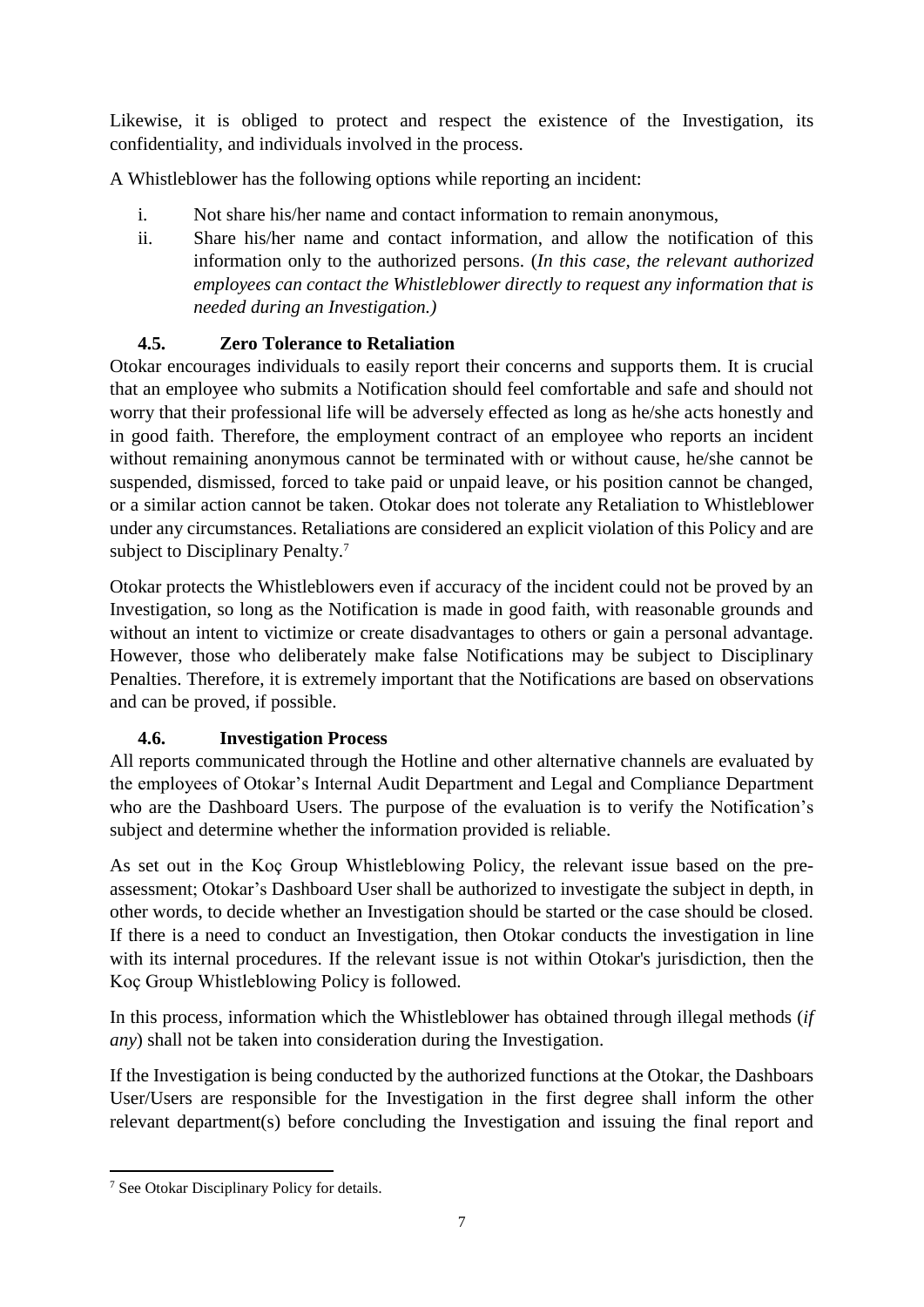receives their recommendation (*if any*). The relevant department shall share its recommendations as soon as possible and in any event without causing any delay in the process.

If it is deemed necessary for the soundness and efficiency of the Investigation, the employees subject to the Notification may be suspended or dismissed from work temporarily by the approval of the Otokar's General Manager.

In Investigations conducted within Otokar, if there are valid reasons that could affect neutrality and independent decision-making in case of the existence of a hierarchical or functional conflict of interest, and/or if the name of the Internal Audit or Legal and Compliance Department is mentioned in the Notification, or if it is necessary to conduct a comprehensive examination, or if the investigation is carried out at a location different from the country where the Otokar headquarters are located (e.g. need for fast and efficient investigations, special expertise, linguistic barriers etc.), the Investigations in Otokar can be carried out by independent third party service providers. In such a circumstance, the decision to outsource the case to third parties is subject to the approval of Koç Holding Internal Audit Department (depending on the subject of the Disclosable Matter) or Koç Holding Legal and Compliance Department (if there is a private law violation).

If there is a recommendation for a Disciplinary Penalty as a result of the Investigation, the relevant matter shall be brought to the attention of the Otokar Human Resources Department or Ethics and Discipline Committee of the relevant company depending on the nature of the incident and the person subject to the Investigation.

#### **4.7.Expectations from the Whistleblowers**

<span id="page-7-0"></span>In order to ensure that "Disclosure Matter" is well understood clearly and can be evaluated properly and fairly, the Whistleblower is expected to provide sufficient and detailed information as possible. Therefore, Notification to be made by Whistleblowers must contain the answers to the questions below as much as possible:

- Names of the suspect(s),
- Detailed information about the subject;
	- When/where/among whom did the incident take place?
	- How many times did the incident take place? Is it recurring? When did it occur for the first time?
	- If it has not occurred yet, when is it expected to occur?
	- When did the Whistleblower become aware of the subject?
	- Who else is aware of the issue? If the managers know the issue, have they taken any measures to prevent it?
	- Did the Whistleblower directly witness the incident, or did he/she hear it from someone else?
	- Did the Whistleblower inform his/her managers? If not, why?
	- Is there any evidence about the notified concern?